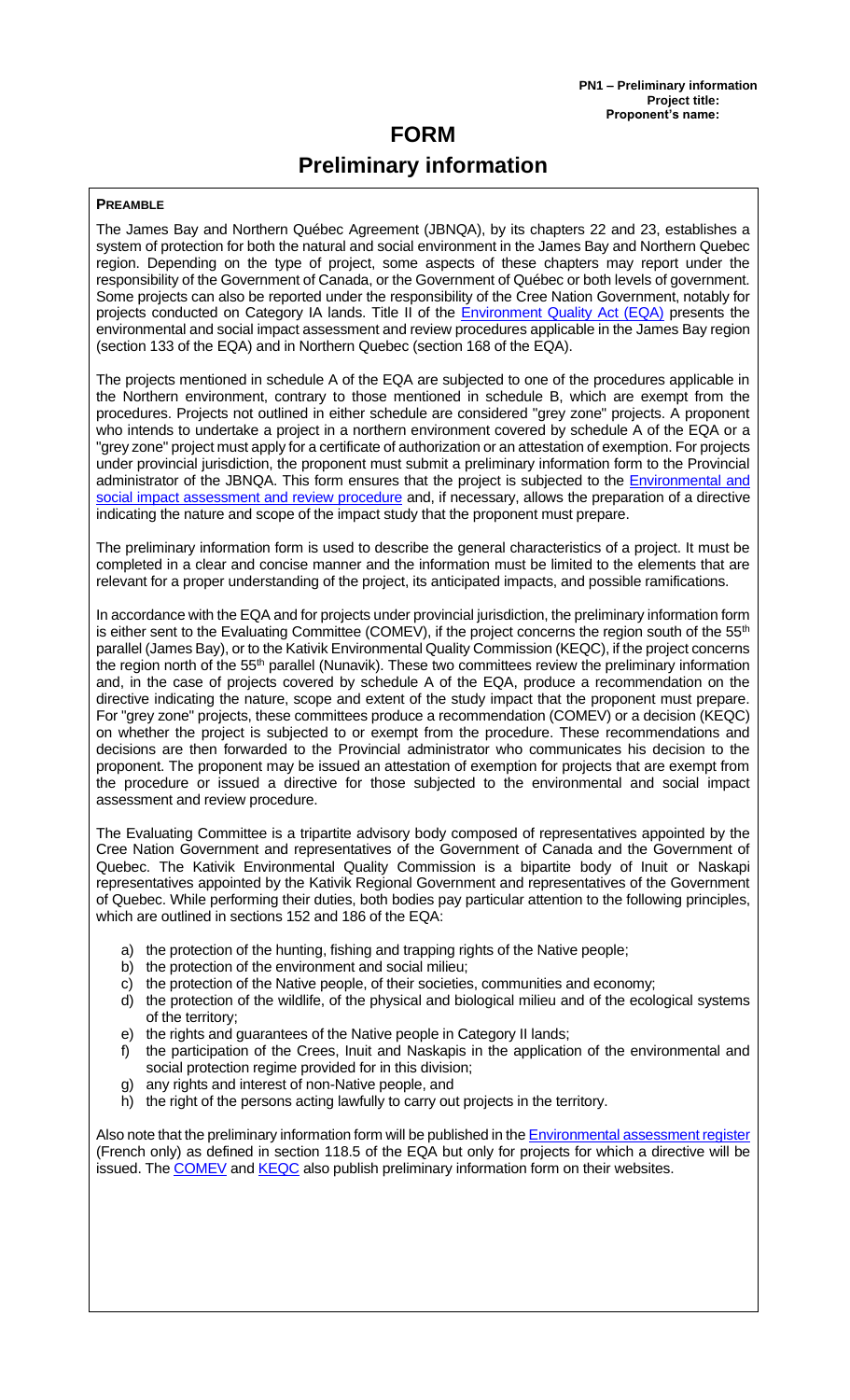In accordance with sections 115.5 and 115.12 of the EQA, the applicant for any authorization granted under that act must, as a condition of issuance, complete a « Declaration of the applicant or the holder of an authorization issued under the act respecting the Environment Quality Act », together with the other documents required by the minister. You will find the explanatory guide and the associated forms at the following address: https://www.environnement.gouv.gc.ca/lqe/renforcement/index.htm (French only).

The preliminary information form must be accompanied by the payment, charging the proponent for services provided under the environmental authorization system. This payment must be made to the ministre des Finances. Details regarding the applicable rates are available in the [Tarification](https://www.environnement.gouv.qc.ca/ministere/tarification/ministere.htm#milieu_nord) section (French only) of the environmental assessment web page. It should be noted that the MELCC will not process the application until payment is received.

Once completed, the proponent must send its preliminary information form together with a letter of transmission, which must be sent to the JBNQA Provincial administrator:

- Send the electronic copy of the documents (form and letter of transmission) to [reception.30e@environnement.gouv.qc.ca](mailto:reception.30e@environnement.gouv.qc.ca) including the deputy minister [\(marc.croteau@environnement.gouv.qc.ca\)](mailto:marc.croteau@environnement.gouv.qc.ca) as well as Vanessa Chalifour, coordinator/team leader for northern projects (vanessa.chalifour@environnement.gouv.gc.ca). The letter of transmission must confirm that the hard copies are consistent with the electronic ones. In case of large electronic documents, please consult the last bullet.
- Send a hard copy of the documents (French) to the Deputy minister office at the following address:

James Bay and Northern Quebec Agreement Provincial Administrator Deputy minister of the Environment and Fight against Climate change Édifice Marie-Guyart, 30e étage 675, boul. René-Lévesque Est, boîte 02 Québec (Québec) G1R 5V7

Send the other hard copies and the USB keys (including the French and English versions) to the Direction de l'évaluation environnementale des projets industriels, miniers, énergétiques et nordiques at the following address:

Mélissa Gagnon, director Direction de l'évaluation environnementale des projets industriels, miniers, énergétiques et nordiques Ministère de l'Environnement et de la Lutte contre les changements climatiques Édifice Marie-Guyart, 6e étage, boîte 83 675, boul. René-Lévesque Est Québec (Québec) G1R 5V7

Projects located south of the 55<sup>th</sup> parallel (James Bay) Nine (9) hard copies, including five (5) in French and four (4) in English Three (3) PDF copies in electronic format Additional copies may be requested depending on the scope of the project.

Projects located north of the 55<sup>th</sup> parallel (Nunavik) Seventeen (17) hard copies, including nine (9) in French and eight (8) in English Three (3) PDF copies in electronic format Additional copies may be requested depending on the scope of the project.

If the electronic documents are very large: Inform the Direction de l'évaluation environnementale<br>des projets industriels, miniers, énergétiques et nordiques des projets industriels, miniers, énergétiques et nordiques [\(vanessa.chalifour@environnement.gouv.qc.ca\)](mailto:vanessa.chalifour@environnement.gouv.qc.ca) and a secure link allowing you to send your documents on the ShareFile platform will be shared with you. This link will be valid for a period of 7 days. Attach the letter of transmission to the email, indicating that the electronic version will be transmitted via the ShareFile platform of the DGÉES.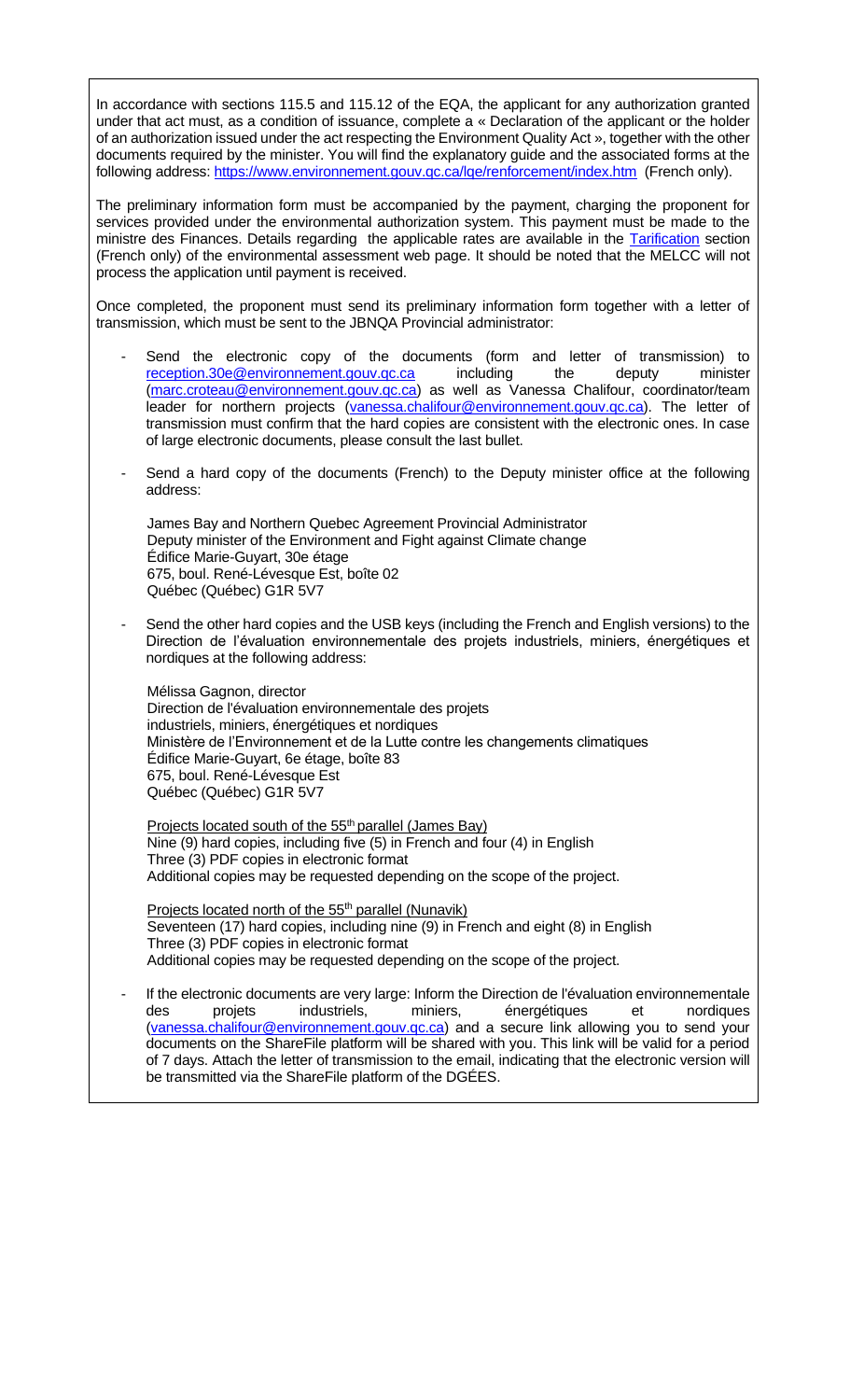## **1. IDENTIFICATION AND COORDINATES OF THE PROPONENT**

#### **1.1 Identification of the proponent**

Name : Direction de la planification des projets aéroportuaires, ministère des Transports du Québec

Civic address : 26 rue Mgr Rhéaume est, Rouyn-Noranda, J9X 3J5

Postal address (if different from civic address) :

Name and function of the signatory(s) authorized to submit the application: Danielle Fleury, executive director

Telephone : 418 646-0700 poste 23814 Telephone (other) :

Email : danielle.fleury@transports.gouv.qc.ca

# **1.2 Company number**

Québec enterprise number (NEQ) : not applicable

**1.3 Resolution of the municipal council, band council, northern village, or responsible body**

Not required for the ministère des Transports du Québec (MTQ)

# **1.4 Identification of the consultant mandated by the proponent (if applicable)**

Name :

Civic address :

Postal address (if different from civic address) :

Telephone : Telephone (other) : Telephone (other) :

Email : @ .

Description of mandate :

# **2. GENERAL PRESENTATION OF THE PROJECT**

# **2.1 Project title**

Rock mound blasting project at the Kangiqsujuaq airport site as part of a project to reload the movement area and replace the lighting devices at Kangiqsujuaq airport.

# **2.2 Article of accordance**

The airport was licensed prior to its initial construction in 1987 (Certificate of Authorization 3215-07-13, 1987, Appendix A). The blasting of the rock mound partly inside and outside the airport site will substantially modify the site, resulting in the need for a modification of the Certificate of Authorization (CA).

# **2.3 Objectives and justification of the project**

The work is in line with the orientation of the MTQ to improve airport services and ensure user safety. All the airports in Nunavik under the responsibility of the MTQ have a gravel airstrip. Routine maintenance at these airports includes recharging the aircraft maneuvering areas with granular material approximately every 10 years.

At Kangiqsujuaq airport, the last reloading was carried out in 2008. The condition of the movement area is considered very poor, and an intervention must be carried out in 2022 otherwise airport security will be jeopardized.

Also, the runway lighting is in poor condition and must be changed as quickly as possible.

A rocky mound located in part on the airport site must be blasted to provide the granular materials necessary for the project to reload the runway and install lighting. This blasting will also create space for the future expansion of airport buildings. The portion of the mound outside the site will be used as a quarry for this project and future projects (maintenance and improvement) of the airport site and access road.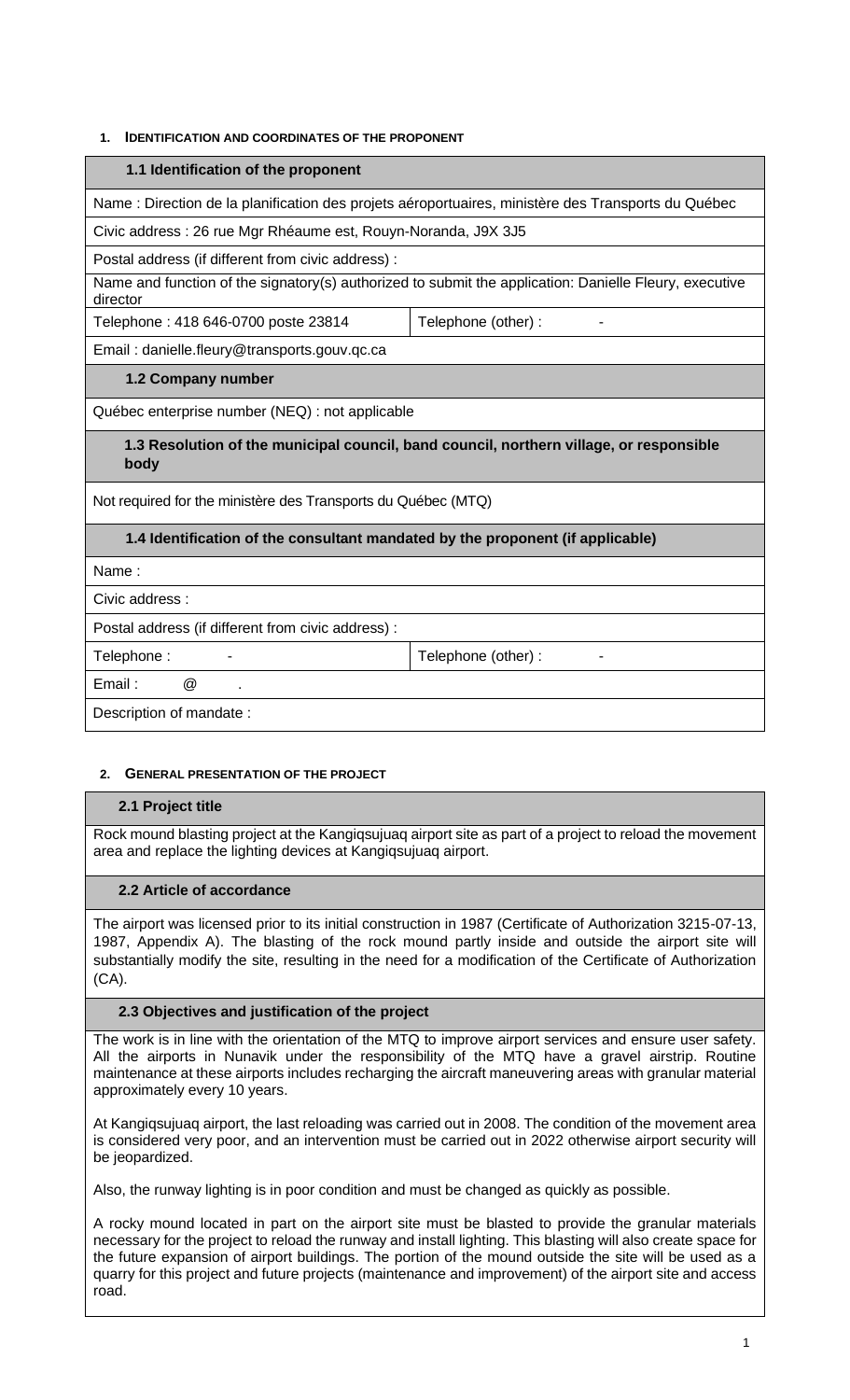#### **2.4 Brief description of the project and alternatives**

The project scheduled in 2022 involves recharging the runway movement area, adding lights and replacing wind indicators.

Specifically, to increase safety during landing approaches, two visual precision approach path indicators (PAPIs) will be installed on either side of the runway. These indicators will be installed in an embankment, called a tumulus, with a total width of 11 m and a thickness of 2.1 m and 6.4 m respectively (Appendix B). Also, windstock must be replaced and the access roads to this equipment will be widened to facilitate snow removal (Appendix B).

The granular materials required for this work (recharging of the movement area, tumulus for the PAPIs and widening of the access roads to the windstock) will be produced at the airport site. Indeed, a rocky mound is located near the terminal, partly in the airport lease (Appendices C and D). The blasting of this mound will provide granular materials for the project, but also create space for the future expansion of buildings and movement area.

#### **2.5 Related activities**

Not applicable

# **3. PROJECT LOCATION AND SCHEDULE**

#### **3.1 Identification and location of the project and its activities**

Name of the municipality, village, or community where the project is located (indicate if several municipalities, villages, or communities are affected by the project):

Northern Village of Kangiqsujuaq, provincial riding of Ungava, Nunavik

Land categories (I, II and III): 1

Geographical coordinates in decimal degrees of the central point of the project (for linear projects, provide the coordinates of the project start and end point):

The airport is located approximately 1 km south-east from the village.

Central point of the project (NAD 83, MTM 07) :

X UTM Z19 : 344255,01

Y UTM Z19 : 6832194,38

#### **3.2 Description of the project site**

The Kangiqsujuaq airport facilities were built in 1987. Since Category I lands cannot be sold or assigned to the MTQ, pursuant to section 116 of Act respecting the land regime in the James Bay and New Québec territories, the site where the airport is located is subject to a 20 year term lease. The lease is renewable and was signed in 1986.

Kangiqsujuaq, located approximately 500 km northwest of Kuujjuaq, occupies an exceptional site, 10 km from the Hudson Strait, on the southeast shore of Wakeham Bay. The village is nestled in the hollow of a valley surrounded by mountains. The population is 750 inhabitants (Statistics Canada, 2016).

As the northern village is not accessible by road, the airport constitutes a vital infrastructure for the community as it provides the only link with the outside centers that can provide essential services all year round. It provides regular and chartered passenger transport, medical evacuation and supplies of necessary materials (food, mechanical parts, etc.). It is therefore essential to maintain the facilities in good condition.

#### **3.3 Project schedule**

The works described should be carried out in the summer and fall 2022. The full timeline of the project is presented in Appendix E.

#### **3.4 Location plan**

The location plan in **appendix** F shows the airport site and the rocky mound that will be exploited.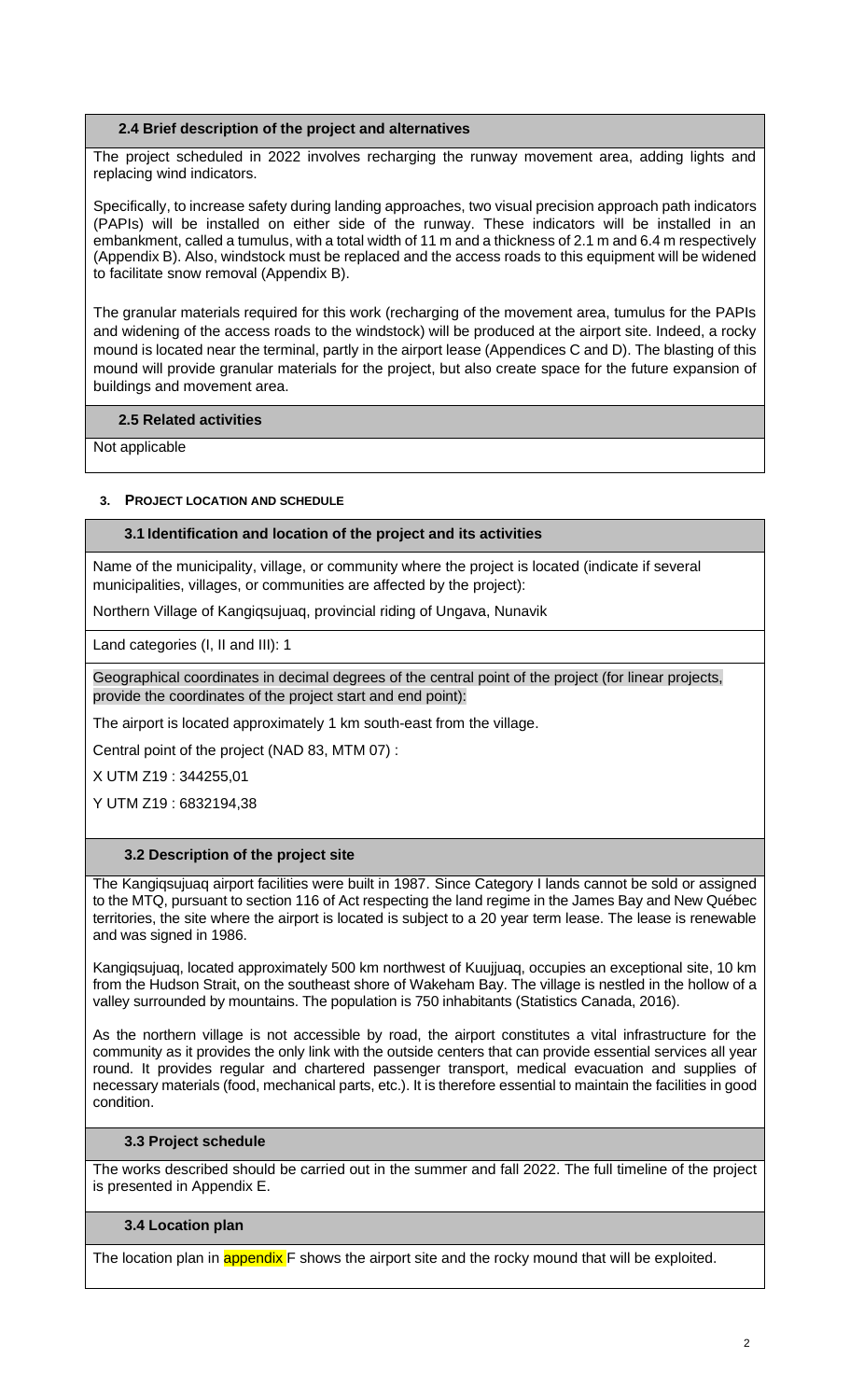#### **4. INFORMATION AND CONSULTATION ACTIVITIES OF THE PUBLIC, ABORIGINAL COMMUNITIES AND USERS OF THE TERRITORY**

## **4.1 Information and consultation activities carried out**

As the entity responsible for the management of Nunavik airports, the Kativik Regional Government was informed of the improvement works on the runway and of the replacement of the lighting system.

The Nunaturlik Landholding Corporation and the Northern Village of Kangiqsujuaq have approved the rock blasting project (assimilated to the operation of a quarry), i.e. the portion of the project that triggers the need for modification of the CA (see resolutions at the **Appendix** G).

#### **4.2 Information and consultation activities planned during the environmental and social impact assessment procedure**

Not applicable

#### **5. DESCRIPTION OF THE MAIN ISSUES<sup>1</sup> AND IMPACTS OF THE PROJECT ON THE RECEIVING ENVIRONMENT**

#### **5.1 Description of the main issues of the project**

As the project aims to improve an essential service to the population in a territory already disturbed by airport activities, the principal issue identified is the occasional impact of rock blasting on the surrounding environment.

#### **5.2 Description of the main anticipated impacts of the project on the receiving environment**

The land where the work will be carried out has already been the subject of an environmental impact study during the construction of the airport. As the natural environment has already been severely disturbed by the development of the airport site, the work will have little additional impact on the environment and the social environment.

# **Noise and air**

Construction noise is an apprehended impact for the population and some ambient air pollution is expected during rock blasting, crushing and sifting work. These are inherent project impacts that can be mitigated through appropriate construction and maintenance methods. As for the production of dust during the crushing activities at the quarry, the equipment that will be used complies with the standards set out in the Regulation respecting pits and quarries.

# **Soil**

To minimize the footprint, the site already in operation will serve as a maneuvering area for crushing, screening and temporary storage of crushed materials. The anticipated impacts on soil quality during construction and blasting activities are mainly related to the risk of soil contamination by accidental spills or leaks throughout the works. This risk of contamination and wastes management are the responsibility of the contractor. They will be managed in conformity with section 11.4.7 of the Cahiers des charges et devis généraux (CCDG) (see Appendix H).

If contaminated soils were found on the work site, they would be managed according to the regulations in force such as the soil protection and contaminated land rehabilitation policy (PSRTC) and the regulation respecting the burial of contaminated soil.

# **Archeology**

According to the notice of archaeological potential produced by the MTQ's environment department (Appendix I), the archaeological potential in the work area is considered low and no preventive archaeological intervention within the boundaries of the area is recommended.

However, if archaeological remains were to be found incidentally during the works, the works will be stopped at the site where they are found until the MTQ's archaeologists have assessed the site and recovered the artifacts.

<sup>&</sup>lt;sup>1</sup> Issue: A major concern for the government, the scientific community, or the population, including the impacted indigenous communities, and whose analysis could influence the recommendations or decisions of the northern committees regarding the authorization or refusal of a project.